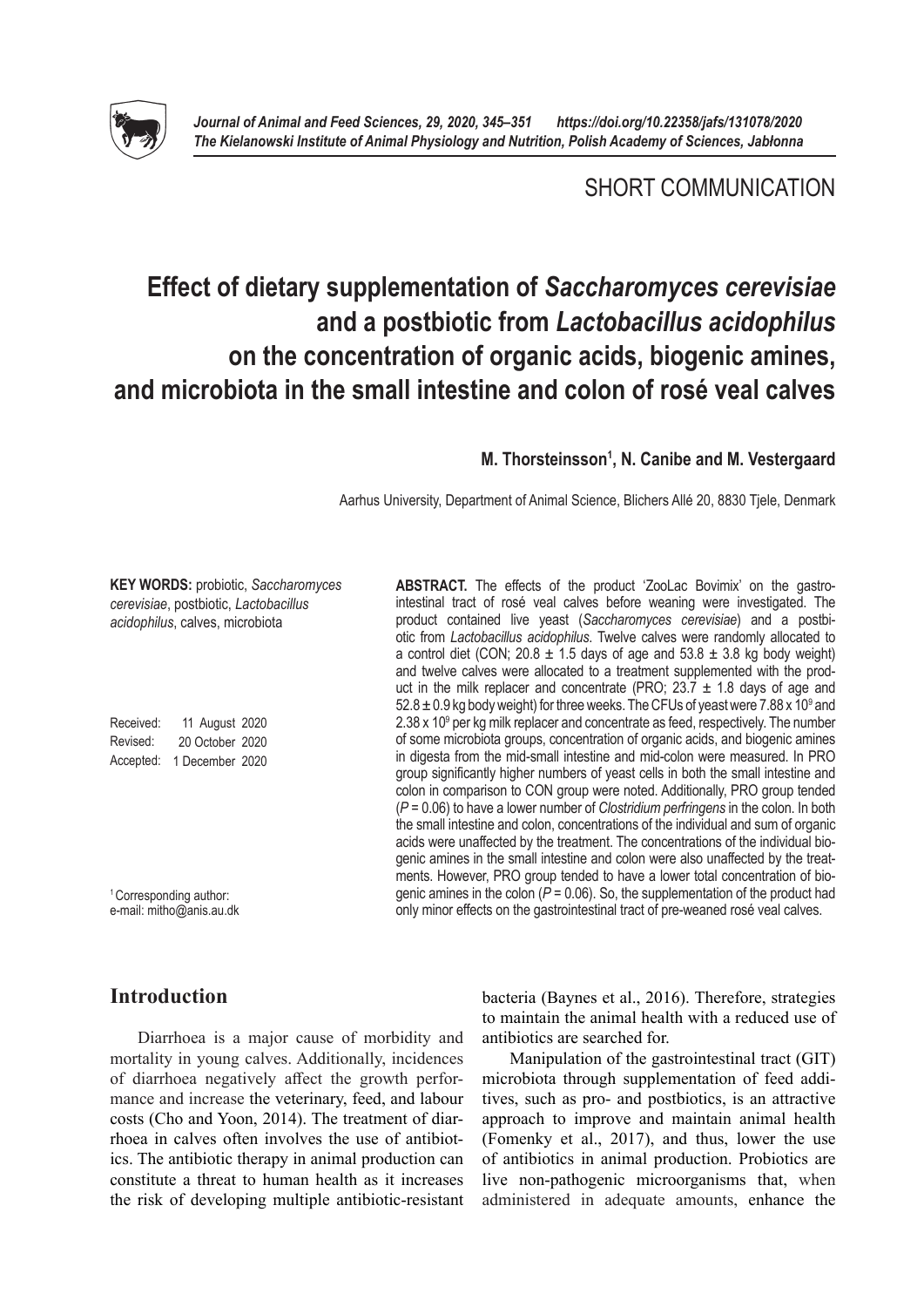health of the host by improving the balance in the GIT (Williams, 2010; Martín and Langella, 2019). Several mechanisms have been proposed by which probiotics can exert their action: enhance the innate immunity, disturb adhesion of pathogens, promote intestinal epithelial survival, improve protective intestinal responses and barrier function, and/or decrease pathogen-induced inflammation (Williams, 2010). *Saccharomyces cerevisiae* (SC) is one of the commonly included probiotics in the diet of production animals; and SC has been found to lower the frequency of diarrhoea in calves (Alugongo et al., 2017). In the GIT, the supplementation of SC has been found to increase the number of living yeast cells in calves (Fomenky et al., 2017) and inhibit the growth of enterobacteria in weaned piglets (Trckova et al., 2014; Zhu et al., 2017).

Postbiotics are non-viable bacterial products or metabolic products from microorganisms that have biological activity in the host (Martín and Langella, 2019). Postbiotics are believed to function as bioactive compounds which may promote animal health (Wegh et al., 2019). Postbiotics from *Lactobacillus* spp. have shown to increase the number of lactic acid bacteria in the GIT of weaned piglets (Thu et al., 2011; Loh et al., 2013). However, the literature reporting effects of pro- and postbiotic in the GIT, especially in the small intestine and colon, of calves is highly limited.

So, the aim of the current study was to investigate the effects of a product, containing live yeast (SC) and a postbiotic product from *Lactobacillus acidophilus*, on the microbiota and microbial metabolites in the GIT of pre-weaned rosé veal calves. It was hypothesized that supplementation of the yeast/*lactobacillus* product would increase the number of living yeast cells and the number of beneficial bacteria in the GIT.

# **Material and methods**

### **Animals, housing and diets**

A production trial was conducted at a Danish rosé veal calf operation in Southern Denmark. All procedures involving animals were conducted in accordance with the guidelines of the Danish Ministry of Justice with respect to animal experimentation and care of animals under study (The Danish Ministry of Justice, 2014, LBK no. 474). The Danish Animal Experiments Inspectorate under the Danish Veterinary and Food Administration was consulted for guidance on required permissions and approved the project activities in writing without requiring further formal application and approval process.

On arrival, 120 three-week old bull calves were randomly allocated to either a control diet (CON; 60 calves) or a diet supplemented with a yeast/*lactobacillus* product in the milk replacer (MR) and concentrate (PRO; 60 calves). The calves arrived in five blocks of 24 calves from November 2018 to January 2019. Each block consisted of two strawbedded hutches which contained two pens with six calves per pen. Before departure from the dairy herds, the calves were weighed. The calves originated from 21 different dairy herds. On arrival at the veal calf operation, the calves were sorted based on their body weight (BW) before departure, breed and dairy herd of origin. Hence, the calves in each pen in the hutch had a similar average BW, proportion of crossbreds and calves per dairy herd. The pens were provided with one trough for concentrate and six bawls where the calves were offered MR and water. Roughage was offered in a shared hay-rack between the two pens in the hutches. Further details of the experimental set-up and recordings, and of the impact of the product on health and growth performance of calves is described by Thorsteinsson and Vestergaard (2020).

Twenty-four of the 120 calves enrolled in the production trial were included in the study on the impact of the product on GIT presented herein.

The calves were fed 6 l of MR (60% skimmed milk powder) per day and were also offered concentrate and hay *ad libitum*. Calves allocated to CON group were fed MR and concentrate without any additives, while the PRO group was fed MR supplemented with 2 g of 'ZooLac Bovimix Milk' (ChemVet; Silkeborg, Denmark) (7.7 MJ net energy (NE)/kg dry matter (DM), 2.83% crude protein (CP)) per 135 g of MR). 'ZooLac Bovimix Milk' contains 55% 'Actisaf Powder' (living SC cells: Lesaffre proprietary strain: NCYC Sc 47/CNCM I-4407) and 45% 'ZooLac'. 'ZooLac' is produced by fermentation of vinasse by a special strain of *L. acidophilus* which after fermentation is stabilised by thermal treatments, followed by lyophilisation. The final product consists of thermostabilised lactic acid bacteria, lactic acid and lactic acid salts. The number of SC in the MR was  $7.88 \pm 0.18 \times 10^9$  colony forming unit (CFU) per kg milk powder (mean  $\pm$  SEM), and the number of thermostabilised *L. acidophilus* was  $3.1 \times 10^7$  per kg MR.

'Zoolac Bovimix' (ChemVet; Silkeborg, Demark) was added to the PRO concentrate to obtain a concentration of 0.9% per kg DM (55% SC and 45% 'Zoolac'). Due to the pelleting process, the PRO concentrate contained the yeast product 'Actisaf HR<sup>+</sup>' from 'Zoolac Bovimix', which contains a more thermostable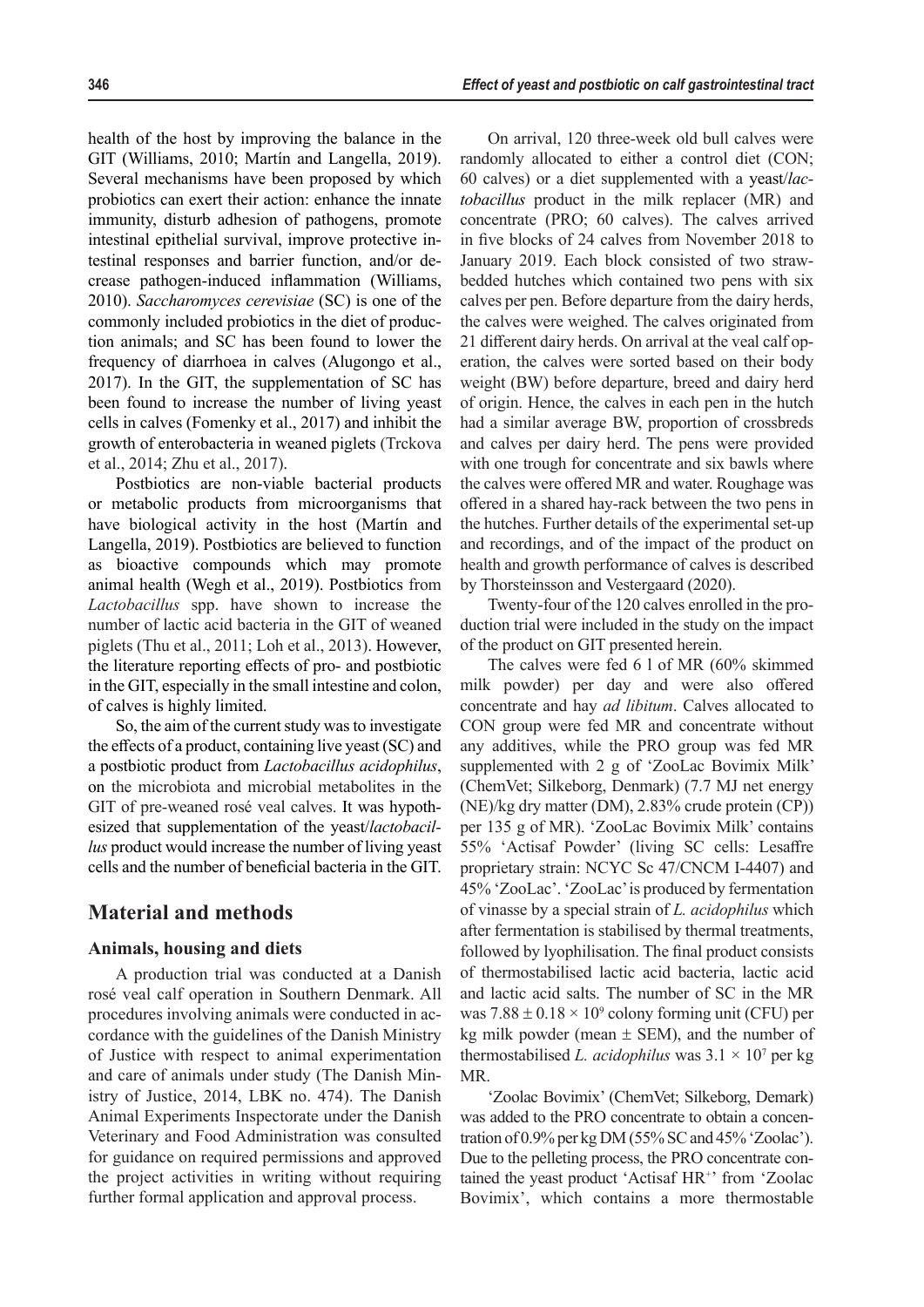strain of SC in comparison to 'Actisaf Powder' used in 'Zoolac Bovimix Milk'. The CFU of SC in the pelleted PRO concentrate was  $2.38 \pm 0.13 \times 10^9$  per kg as feed (mean  $\pm$  SEM).

At arrival, the average age and BW were  $20.8 \pm 1.5$  days and  $53.8 \pm 3.8$  kg for the CON group, and  $23.7 \pm 1.8$  days and  $52.8 \pm 0.9$  kg for PRO calves, respectively (age:  $P = 0.20$ ; BW:  $P = 0.92$ ). After three weeks of treatment, eight Holstein calves (four per hutch; two per pen) from three different blocks were randomly chosen and driven to facilities at Aarhus University the day before they were slaughtered. During the three weeks of experiment, none of the 24 calves in total was treated for diarrhoea or any other disease.

At slaughter, CON and PRO groups weighed  $71.8 \pm 1.7$  kg and  $73.6 \pm 1.5$  kg, respectively  $(P = 0.36)$ . From arrival to slaughter, the average daily gain was 838 g/day and 914 g/day for CON and PRO group, respectively  $(P = 0.21)$ . The calves were milk-fed around 7:00, and had access to concentrate, hay and water at all times. The first calf was slaughtered at around 8:30. The eight calves of a block slaughtered on a given day were put down in an order that gave the same average time from the last milk-feeding to slaughter for both treatments. A penetrating captive bolt pistol was used to put the calves down. Afterward, the throat was cut to bleed the calves. The abdomen was incised around 2–3 min after the calf was stunned. The entire GIT was removed from the carcass, and the small intestine and colon were both divided into three equally long segments. Digesta from the 2/3-part of the small intestine and colon were collected and stored at −20 °C until they were analysed.

#### **Analytical methods**

For microbial enumeration by plating of digesta from the mid-small intestine and mid-colon, approximately 5 g were transferred to plastic bags and diluted ten-fold in peptone water (10 g Bacto Peptone (Merck 1.07213)/l and 1 g Tween 80/l). The suspension was homogenised in a stomacher blender (Interscience; St. Nom, France) for 2 min. Ten-fold dilutions were prepared in peptone water, and samples (0.1 ml) were plated on selective media. Lactic acid bacteria (LAB) were enumerated on de Man, Rogosa and Sharp (MRS) agar (84607, VWR International, Radnor, PA, USA) following anaerobic incubation at 37 °C for 2 days. *Enterobacteriaceae* were enumerated on McConkey agar (84614, VWR International, Radnor, PA, USA) following incubation at 37 °C for 1 day. Yeasts were enumerated on malt chloramphenicol/chlortetracycline (MCA) agar (10 g glucose/l, 3 g malt extract/l, 3 g yeast extract/l, 5 g Bacto Peptone (84687, VWR International, Radnor, PA, USA), 50 mg chlortetracycline + 50 mg chloramphenicol (SR0177E, Oxoid LTD, Basingstoke, Hampshire, England)/l, 15 g agar (84609, VWR International, Radnor, PA, USA)/l) following incubation at  $37^{\circ}$ C for 2 days. *Clostridium perfringens* were enumerated using the pour-plate technique on Tryptose Sulfite Cycloserine agar (84636, VWR International, Radnor, PA, USA) after anaerobic incubation at 37 °C for 1 day.

The concentration of organic acids was measured as previously described by Canibe et al. (2007); and biogenic amine concentration (putrescine, cadaverine, and tyramine) was measured according to the procedure described by Poulsen et al. (2018).

#### **Statistical analysis**

In the experimental design, the eight calves randomly picked from two hutches and slaughtered on the same date constituted a block, whereas the hutch acted as a sub-block. Thus, calves, as they arrived over a period of three months in five blocks, were slaughtered from three different blocks and six different sub-blocks.

The data was analysed using a linear mixed model (R, software version 3.5.3, 2019; Boston, MA, USA). The model included the fixed effect of treatment and the random effects of block and sub-block. All data were examined to discard any possible outliers, which were defined as values outside the interval of the mean  $\pm$  3 times standard deviation (see footnotes to Tables). Data were also tested for normality of the residuals by evaluating the QQ-plots constructed in R, and the means were tested for homogeneity of the variance by using Bartlett's test. Statistical significance was declared when  $P \leq 0.05$  and statistical tendencies were declared when  $0.05 \le P \le 0.10$ . Results are presented as least squares means and standard error of the mean.

# **Results**

#### **Microbiota in the small intestine and colon**

The microbiota in the small intestine was not affected by the treatments, except that PRO group had a significantly higher number of yeast cells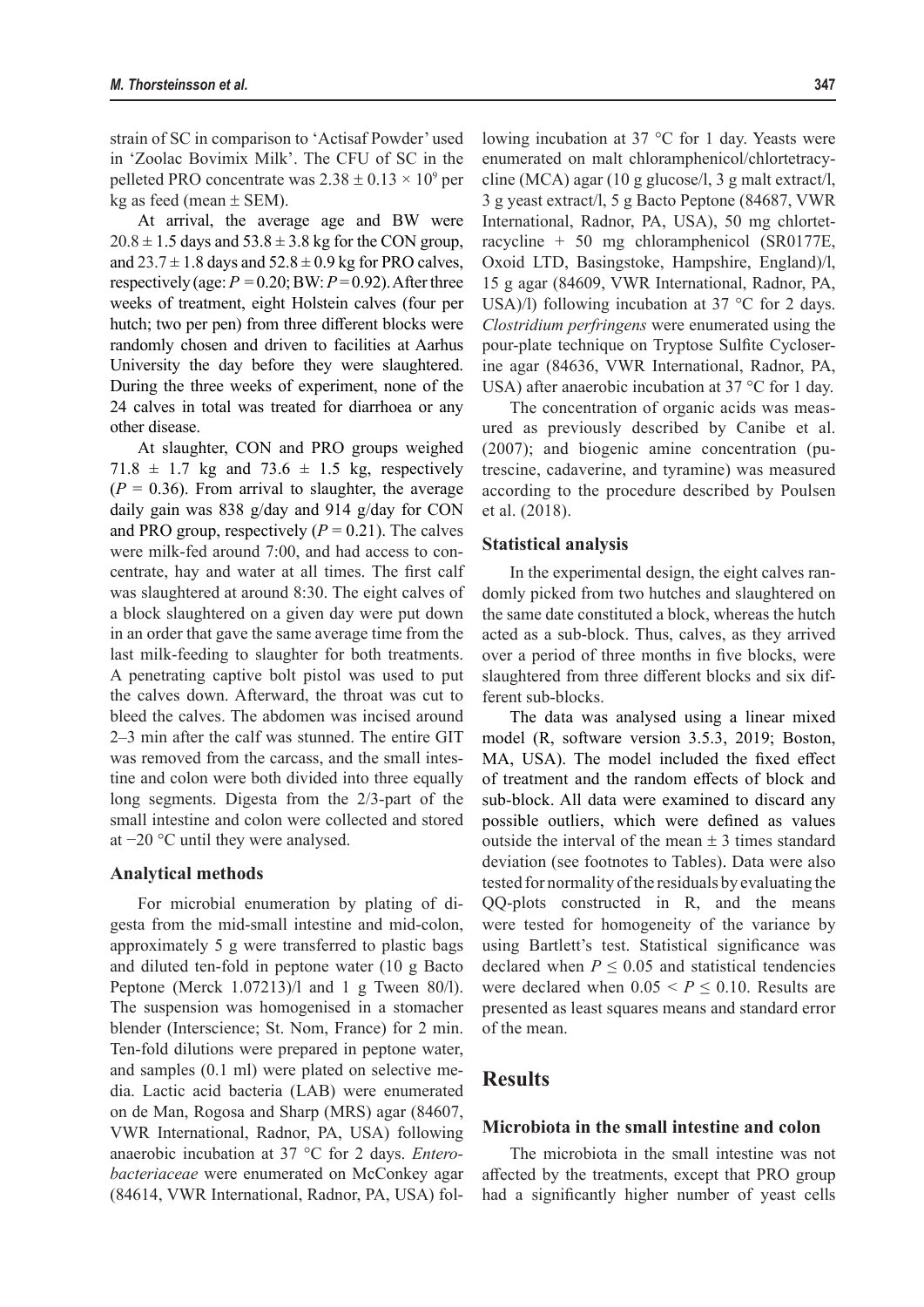| Indices                        | CON            | <b>PRO</b>     | <b>SEM</b> | P-value |  |
|--------------------------------|----------------|----------------|------------|---------|--|
| Mid-small intestine, log CFU/g |                |                |            |         |  |
| Enterobacteriaceae             | $<$ 4.97 $(1)$ | $<$ 4.73 $(3)$ | 0.289      | 0.531   |  |
| lactic acid bacteria           | 5.61           | 5.72           | 0.146      | 0.522   |  |
| Clostridium perfringens        | < 2.87(4)      | < 2.64(6)      | 0.408      | 0.500   |  |
| yeast                          | < 2.88(9)      | 5.56           | 0.164      | 0.001   |  |
| Mid-colon, log CFU/g           |                |                |            |         |  |
| Enterobacteriaceae             | 7.16           | 6.87           | 0.234      | 0.365   |  |
| lactic acid bacteria           | 7.17           | 6.77           | 0.275      | 0.293   |  |
| Clostridium perfringens        | 5.71(1)        | $<$ 5.40 (2)   | 0.169      | 0.064   |  |
| veast                          | $<$ 3.60 $(6)$ | 4.78           | 0.268      | 0.003   |  |

\* 24 calves were included in the dataset; 12 calves received CON and 12 calves received PRO diet. Values in parenthesis indicate the number of samples with values below detection levels. The approximate detection levels (log CFU/g) are as follows: *Enterobacteriaceae*, 4; *Clostridium perfringens*, 2; yeasts, 3. The symbol '<' indicates that some observations from which the mean was calculated had values below detection levels. When no colonies were detected on the plates, the detection level was applied and used to make the calculations. Thus, the real mean value is lower than that reported. SEM – standard error of the mean

**Table 2.** Concentration of organic acids in small intestine and colon of rosé veal calves receiving a control diet (CON) or a diet supplemented with a product containing yeast (*Saccharomyces cerevisiae*) and a postbiotic from *Lactobacillus acidophilus* (PRO) for three weeks\*

| Indices                      | CON  | <b>PRO</b> | <b>SEM</b> | P-value |
|------------------------------|------|------------|------------|---------|
| Mid-small intestine, mmol/kg |      |            |            |         |
| DL-lactic acid               | 4.61 | 4.83       | 0.439      | 0.675   |
| formic acid                  | 0.16 | 0.16       | 0.067      | 0.985   |
| acetic acid                  | 0.62 | 0.65       | 0.073      | 0.771   |
| propionic acid               | 0.23 | 0.19       | 0.118      | 0.657   |
| butyric acid                 | 0.01 | 0.00       | 0.006      | 0.302   |
| valeric acid                 | 0.00 | 0.00       |            |         |
| iso-butyric acid             | 0.00 | 0.00       |            |         |
| iso-valeric acid             | 0.00 | 0.00       |            |         |
| succinic acid                | 0.10 | 0.15       | 0.060      | 0.414   |
| total organic acid           | 5.73 | 5.98       | 0.511      | 0.851   |
| Mid-colon, mmol/kg           |      |            |            |         |
| DL-lactic acid               | 0.43 | 0.49       | 0.289      | 0.697   |
| formic acid                  | 0.30 | 0.16       | 0.178      | 0.323   |
| acetic acid                  | 42.0 | 43.7       | 4.43       | 0.681   |
| propionic acid               | 12.5 | 14.4       | 1.21       | 0.261   |
| butyric acid                 | 5.63 | 6.29       | 0.913      | 0.734   |
| valeric acid                 | 0.59 | 0.64       | 0.152      | 0.788   |
| iso-butyric acid             | 0.83 | 0.82       | 0.124      | 0.955   |
| iso-valeric acid             | 0.43 | 0.44       | 0.081      | 0.851   |
| succinic acid                | 0.00 | 0.00       |            |         |
| total organic acid           | 62.4 | 66.8       | 5.98       | 0.474   |

24 calves were included in the dataset; 12 calves received CON and 12 calves received PRO diet, SEM – standard error of the mean  $(P < 0.001)$  (Table 1). In the colon, PRO group also had a significantly higher number of yeast cells  $(P = 0.003)$  and tended to have a lower number of *C. perfringens* than the CON group ( $P = 0.064$ ).

# **Concentration of organic acids in the small intestine and colon**

The treatments did not affect the concentrations of any of the measured organic acids in the small intestine or colon (Table 2). Iso-butyric acid, isovaleric acid and n-valeric acid were not detectable in the small intestine, while succinic acid was not detectable in the colon of any of the slaughtered calves.

## **Concentration of biogenic amines the small intestine and colon**

The total concentration and the concentrations of individual biogenic amines in the small intestine were unaffected by the treatments (Table 3).

**Table 3.** Concentration of biogenic amines in small intestine and colon of rosé veal calves either allocated to a control diet (CON) or a diet supplemented with a product containing yeast (*Saccharomyces cerevisiae*) and a postbiotic from *Lactobacillus acidophilus* (PRO) for three weeks\*

| Indices                    | CON   | <b>PRO</b> | <b>SEM</b> | P-value |
|----------------------------|-------|------------|------------|---------|
| Mid-small intestine, mg/kg |       |            |            |         |
| putrescine                 | 10.61 | 8.16       | 1.79       | 0.316   |
| cadaverine                 | 2.33  | 3.20       | 1.51       | 0.670   |
| tyramine                   | 0.00  | 0.00       |            |         |
| total biogenic amines      | 12.94 | 11.4       | 2.11       | 0.580   |
| Mid-colon, mg/kg           |       |            |            |         |
| putrescine                 | 65.7  | 62.9       | 22.2       | 0.923   |
| cadaverine                 | 75.5  | 31.1       | 23.6       | 0.142   |
| tyramine                   | 0.00  | 0.00       |            | -       |
| total biogenic amines      | 141   | 94         | 27.4       | 0.060   |

\* 24 calves were included in the dataset; 12 calves received CON and 12 calves received PRO diet, SEM – standard error of the mean

In the colon, the concentrations of individual biogenic amines were not affected by supplementation of the yeast/*lactobacillus* product, but the total concentration of biogenic amines tended to be lower in PRO group ( $P = 0.060$ ).

# **Discussion**

To our knowledge, the effects of the yeast/*lactobacillus* product on the GIT of production animals have not been investigated to date. Thus, only the comparison of the present results with the results of the studies on supplementing SC and postbiotic from *Lactobacillus* spp. separately is possible.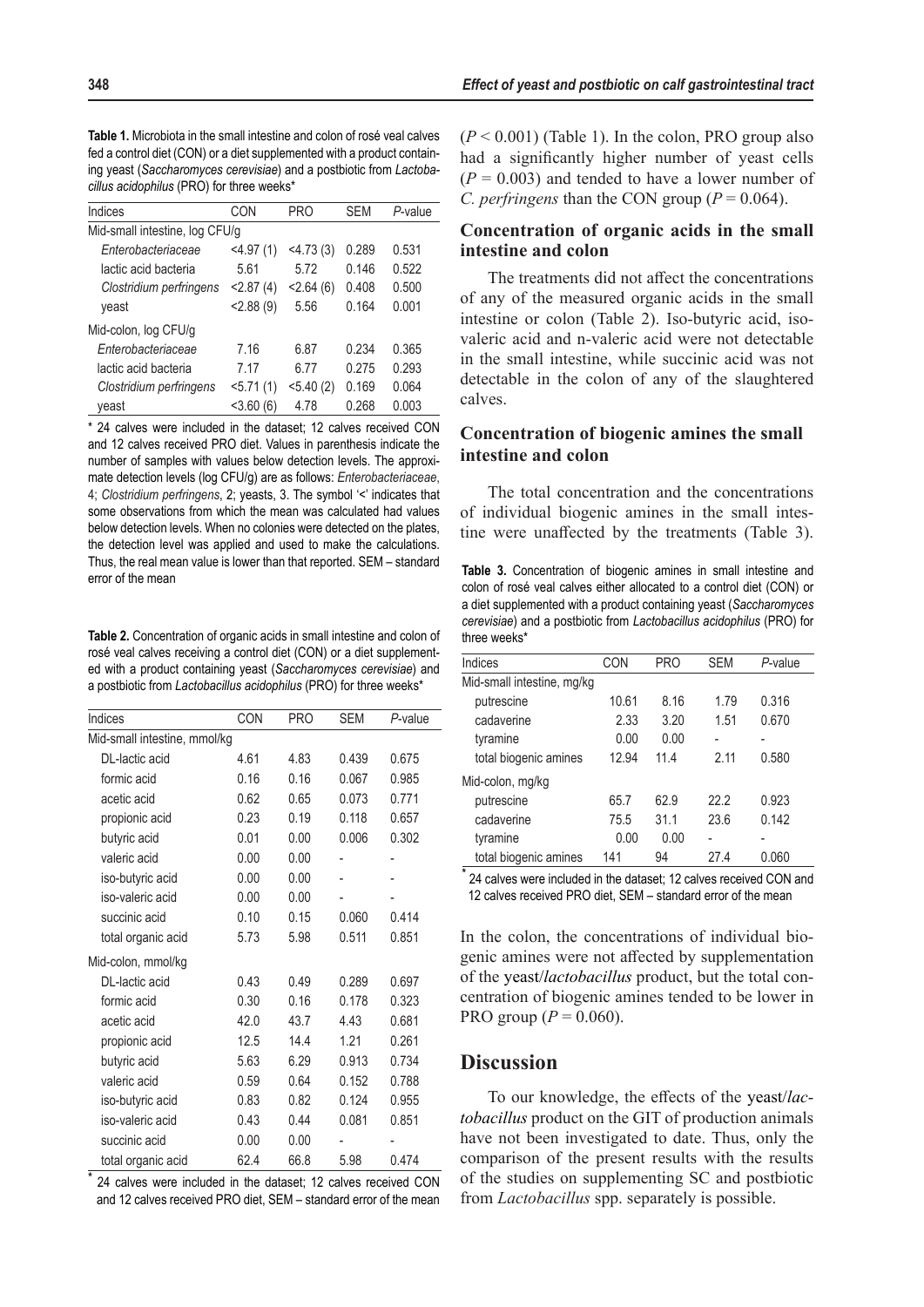The calves received the yeast/*lactobacillus*  product in both MR and concentrate. We expected that the concentrate and MR will have different passage rates in the GIT. The yeast/*lactobacillus* product in the concentrate will go to the rumen and be more steadily released from here to the lower parts of the GIT whereas the supplement added to the MR will go to the abomasum and be released to the intestine with two major peaks in the hours following the two daily milk feedings. Due to the age of the calves, the concentrate intake was still relatively low at time of slaughter, so the major contribution of the added product was expected to originate from the supplementation in the MR. In addition, CON and PRO groups did also have a similar intake of MR and concentrate, and the average time elapsed from last milk feeding to slaughter was standardized to be the same for both treatment groups. Therefore, the effect of time from last feeding and feed intake on the concentration of metabolites and microbiota between the two treatment groups was expected to be minor. The dirurnal variation in microbiota levels was also expected to be low. However, the concentrations of metabolites could very well fluctuate over the day and the actual presented values need to be seen in relation to the protocol applied herein.

**Microbiota in the small intestine and colon.**  In the current study, the number of *Enterobacteriaceae* in the small intestine and colon did not differ between the treatments. A similar result was obtained by Mathew et al. (1998) when SC was supplemented at an inclusion level of 1 g ( $1 \times 10^9$  CFU/g)/kg feed to weanling piglets. In contrast, SC has been found to inhibit the growth of *Enterobacteriaceae* in the GIT of weaned piglets (Trckova et al., 2014; Zhu et al., 2017). The SC was supplemented at an inclusion level of 5 g ( $1 \times 10^{10}$  CFU/g)/kg feed in the study by Trckova et al. (2014) and 3 g (4.3  $\times$  10<sup>9</sup> CFU/g)/kg feed in the study by Zhu et al. (2017). Similarly, postbiotics from *Lactobacillus* spp. have also been found to decrease the number of *Enterobacteriaceae* in weaned piglets at an inclusion level of 0.5%/kg feed (Loh et al., 2013). For both treatments, the levels of *Enterobacteriaceae* obtained in the current study lie within the levels found in faecal samples of healthy calves (Schwaiger et al., 2020). This is in good agreement with the fact that none of the calves in the current study received any disease treatment during the three weeks of experiment. Thus, the lack of a treatment effect might be explained by a too low morbidity or by a too low inclusion rate of the product.

*Clostridium perfringens* is a common member of the intestinal microbiota of calves and can then be generally considered as a commensal (Malmuthuge et al., 2014). However, their uncontrolled multiplication under certain conditions can result in the overproduction of toxins in the GIT (Cho and Yoon, 2014). In the present study, the number of *C. perfringens* in the small intestine was similar in both groups, while PRO calves tended to have a lower number in the colon. Tsai et al. (2016) found a similar effect of the supplementation of 0.2% SC/kg feed on the level of faecal *C. perfringens* in both sows and piglets. The tendency to lower the number of *C. perfringens* in the colon of the PRO group might be caused by increased competition for nutrients and/or adherence space in the GIT (Mathipa and Thantsha, 2017) as the PRO group also had significantly higher numbers of yeast cells in both small intestine and colon in comparison to CON group. This also indicates that the yeasts are able to survive in the GIT. Similar results in calves were found by Fomenky et al. (2017) when SC was supplemented at the level of  $7.5 \times 10^8$  CFU/l MR and  $3 \times 10^9$  CFU/kg feed.

An increased population of lactic acid bacteria is important for the gastrointestinal health of the host as it contributes to the prevention of pathogen growth (Loh et al., 2013). It was not expected that SC in the yeast/*lactobacillus* product would affect the number of lactic acid bacteria as in several studies there was no effect. Thus, Fomenky et al. (2017) found no effect of the supplementation of SC (7.5  $\times$  10<sup>8</sup> CFU/l MR and  $3 \times 10^9$  CFU/kg feed) on the number of total lactobacilli in the small intestine and colon of calves, both prior and after weaning. Similar results were found by Mathew et al. (1998) and Zhu et al. (2019) in the small intestine of weaned piglets. In the studies, 1 g SC ( $1 \times 10^9$  CFU/g)/kg feed and 3 g SC  $(4.3 \times 10^9 \text{ CFU/g})/kg$  feed was supplemented, respectively. However, postbiotics from *Lactobacillus* spp. have shown to increase the number of lactic acid bacteria in the GIT of weaned piglets at an inclusion rate of 0.3–0.5%/kg feed (Thu et al., 2011; Loh et al., 2013). Thus, an increased number of lactic acid bacteria might have been expected due to the presence of postbiotic in the product. However, in the current study, the number of lactic acid bacteria was similar between the treatments in both the small intestine and colon.

**Concentration of organic acids in the small intestine and colon.** In several studies it was found that SC and postbiotics from *Lactobacillus* spp., when supplemented separately, can increase the concentration of organic acids in the GIT of pigs (Thu et al., 2011; Loh et al., 2013; Gong et al., 2018).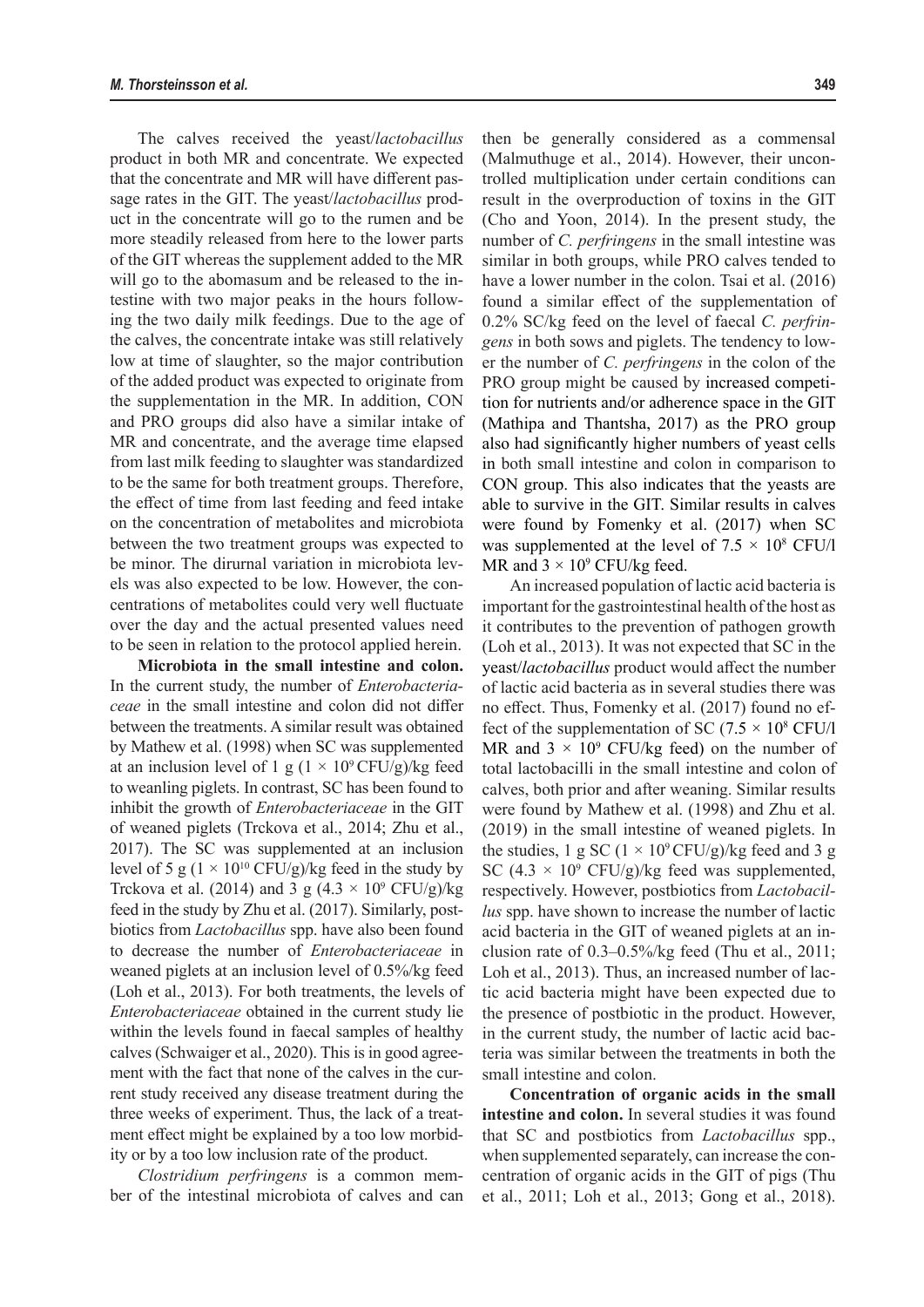Thu et al. (2011) and Loh et al. (2013) found that the inclusion of 0.3 and 0.5% of postbiotic from *Lactobacillus* spp./kg feed increased the concentration of organic acids in the GIT of postweaning piglets. Gong et al. (2018) found that the supplementation of 3 g SC (1.8  $\times$  10<sup>10</sup> CFU/g)/kg diet increased the concentration of organic acids in the GIT of finisher pigs.

In the present study, we did not detect an effect of the yeast/*lactobacillus* product on the concentration of organic acids.

**Concentration of biogenic amines in the small intestine and colon**. In ruminants, biogenic amines originate from dietary sources, e.g. diets with a high content of highly rumen degradable protein, and microbial fermentation in the rumen and colon (Steidlová and Kalač, 2002). In the present study, biogenic amines were measured as indicators of microbial proteolytic fermentation to investigate whether the addition of the yeast/*lactobacillus* product had an effect on the composition and/or activity of the microbiota. In the small intestine, the amounts of biogenic amines did not differ between the treatments. This implies a similar intake and microbial production of biogenic amines in the rumen. Unfortunately, we have no rumen data from these calves.

The protein that escapes the rumen and ileal digestion can be metabolized by the commensal microbiota in the colon (Steidlová and Kalač, 2002). *Enterobacteriaceae* and *C. perfringens* can synthesize putrescine and cadaverine from arginine and lysine, respectively (Dai et al., 2011). Even though the CON group tended to have a higher number of *C. perfringens* in the colon, the concentrations of putrescine and cadaverine did not differ significantly between the treatments. This complies with the similar number of *Enterobacteriacae* in the colon. However, the PRO group tended to have a lower total concentration of biogenic amines in the colon. This was due to the accumulated effects of slightly higher amounts of all the individual biogenic amines in the colon of CON group.

### **Conclusions**

Calves supplemented with the yeast/*lactobacillus* product had a significantly higher number of yeast cells in both the small intestine and the colon. In addition, the PRO group (supplemented with the product containing the probiotic and postbiotic) also tended to have a lower number of *Clostridium perfringens* in the colon. The treatments did not affect the concentration of any of the measured organic acids in the gastrointestinal tract. Neither were the concentrations of the individual biogenic amines affected by the treatments; however, PRO group tended to have a lower total concentration of biogenic amines in the colon in comparison to control group.

## **Acknowledgments**

The study was carried out within the research project 'Robust calves' granted by The Danish Milk Levy Fund and The Danish Cattle Levy Fund. We are indebted to the skilled work done by the private farmer and his staff where the trial took place. The yeast/*lactobacillus* products were supplied to the farmer free of charge by ChemVet (Silkeborg, Denmark). The authors would also like to thank Thomas Rebsdorf for his technical assistance during sample processing and analysis.

## **References**

- Alugongo G.M., Xiao J., Wu Z., LiI S., Wang Y., Cao Z., 2017. Review: Utilization of yeast of *Saccharomyces cerevisiae* origin in artificially raised calves. J. Anim. Sci. Biotech. 8, E34–E34, https://doi.org/10.1186/s40104-017-0165-5
- Baynes R.E., Dedonder K., Kissell L., Mzyk D., Marmulak T., Smith G., Tell L., Gehring R., Davis J., Riviere J.E., 2016. Health concerns and management of select veterinary drug residues. Food Chem. Toxicol. 88, 112–122, https://doi.org/10.1016/j. fct.2015.12.020
- Canibe N., Højberg O., Badsberg J.H., Jensen B.B., 2007. Effect of feeding fermented liquid feed and fermented grain on gastrointestinal ecology and growth performance in piglets. J. Anim. Sci. 85, 2959–2971, https://doi.org/10.2527/jas.2006-744
- Cho Y.I., Yoon K.J., 2014. An overview of calf diarrhea infectious etiology, diagnosis, and intervention. J. Vet. Sci. 15, 1–17, https://doi.org/10.4142/jvs.2014.15.1.1
- Dai Z.L., Wu G., Zhu W.Y., 2011. Amino acid metabolism in intestinal bacteria: Links between gut ecology and host health. Front. Biosci. 16, 1768–1786, https://doi.org/10.1093/molehr/gav003
- Fomenky B.E., Chiquette J., Bissonnette N., Talbot G., Chouinard Y.P., Ibeagha-Awemu E.M., 2017. Impact of *Saccharomyces cerevisiae* boulardii CNCMI-1079 and *Lactobacillus acidophilus* BT1386 on total lactobacilli population in the gastrointestinal tract and colon histomorphology of Holstein dairy calves. Anim Feed Sci. Technol. 234, 151–161, https:// doi.org/10.1016/j.anifeedsci.2017.08.019
- Gong Y.L., Liang J.B., Jahromi M.F., Wu Y.B., Wright A.G., Liao X.D., 2018. Mode of action of *Saccharomyces cerevisiae* in enteric methane mitigation in pigs. Animal 12, 239–245, https://doi. org/10.1017/S1751731117001732
- Loh T.C., Thu T.V., Foo H.L., Bejo M.H., 2013. Effects of different levels of metabolite combination produced by *Lactobacillus plantarum* on growth performance, diarrhoea, gut environment and digestibility of postweaning piglets. J. Appl. Anim. Res. 41, 200–207, https://doi.org/10.1080/09712119.2012.741046
- Malmuthuge N., Griebel P.J., Guan L.L., 2014. Taxonomic identification of commensal bacteria associated with the mucosa and digesta throughout the gastrointestinal tracts of preweaned calves. Appl. Environ. Microbiol. 80, 2021–2028, https://doi. org/10.1128/AEM.03864-13